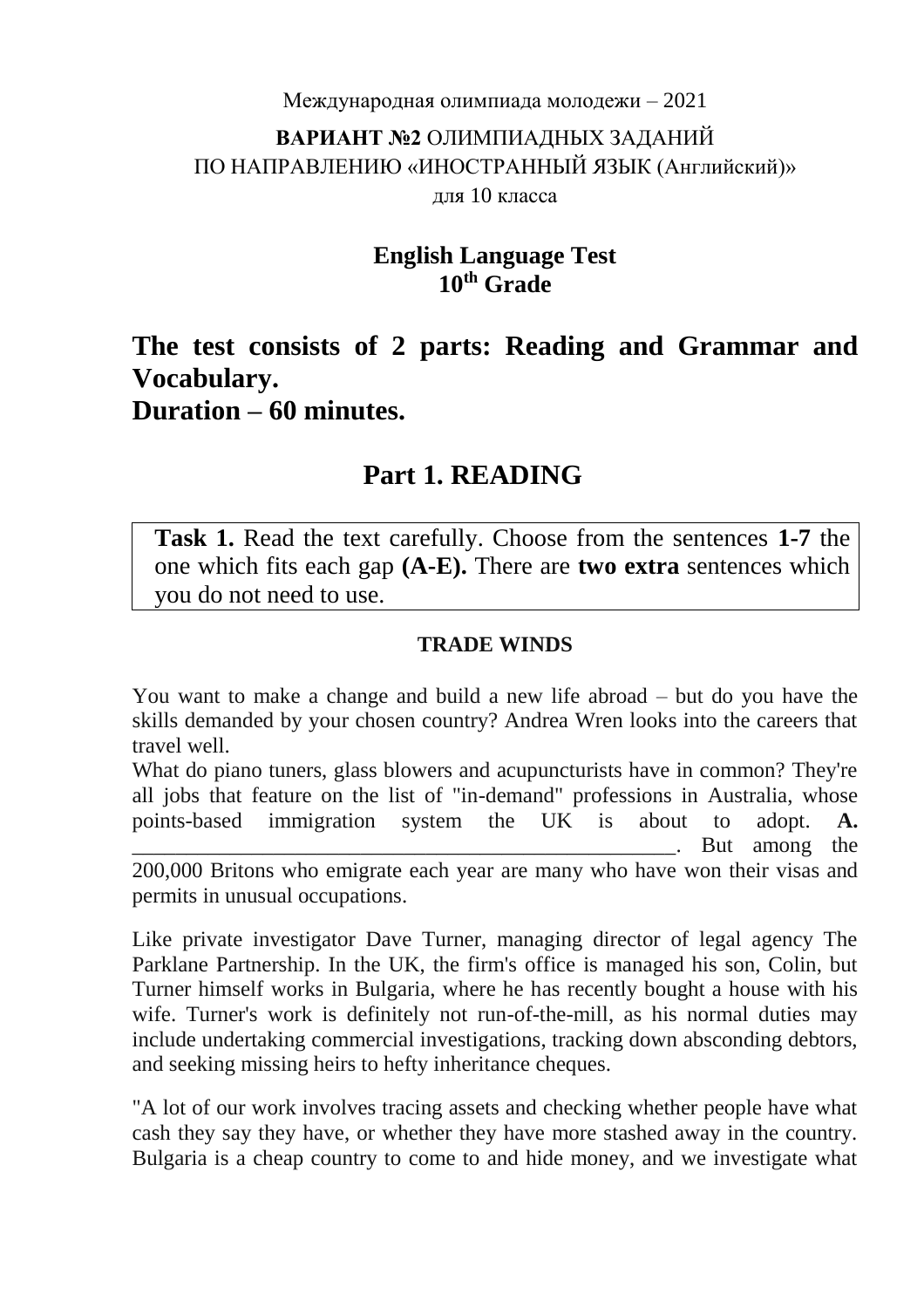people have or haven't got under instruction from solicitors, often in pre-sue situations."

Turner hadn't realised when embarking upon his search for pastures new that Bulgaria was going to be the place he settled on  $-$  it was, he says, last on his listbut after visiting, he saw the country's potential.

"Bulgaria is not only open for good investment, but for people who want to live and work here. **B.** 

As a business, we can offer a full European investigation service from here, which few other agents can do."

**C.** Music producer John Brough had initially been told there was little point in attempting a visa application to Australia, but he and his wife have just lodged an emigration application through Visa Unit, a migration service that supports and advises people through the application process.

"I went to a lot of agents and some didn't even consider me, but I have worked with the likes of U2, Jamie Cullum and Queen, so I found an agent willing to look around the problem," says Brough. "I have applied specifically for a Distinguished Skills Visa, which is aimed at people whose skills or qualifications are not on the primary occupation list but who could still contribute something to the country."

It may be 18 months before Brough finds out whether he and his wife are being granted the visa, and then admission is subject to passing medical examination. **D.**

\_\_\_\_\_\_\_\_\_\_\_\_\_\_\_\_\_\_\_\_\_\_\_\_\_\_\_\_\_\_\_\_\_\_\_\_\_\_\_\_\_\_\_\_\_\_\_\_\_\_\_\_\_\_\_\_.

However, even if your occupation is "on the list", other more formal qualifications may be needed too. In Australia, for example, the law has recently changed on this, explains John Mumford, managing director of Visa Unit.

"Last year the Australian government changed the points system for entry and Trades Recognition Australia changed the skills assessment process for trades people wishing to migrate into the country" says Mumford. "**E.** \_\_\_\_\_\_\_\_\_\_\_\_\_\_\_\_\_\_\_\_\_\_\_\_\_\_\_\_\_\_\_\_\_\_\_\_\_\_\_\_\_\_\_\_\_\_\_\_\_\_\_\_\_\_\_\_\_\_\_"

Nick Clayton, author of the Guardian Guide to Working Abroad, says there are other considerations. "Before you pack your bags, make sure that you have all the paperwork necessary to take up employment. In countries that have a federal system of government you may find that there is another set of local hoops to go through before you can actually take up a job, even after you've passed through national immigration.

"Australia, for example, is notorious for allowing skilled workers in, then not allowing them to work until they have completed onerous state tests and sometimes spent months in a local college to prove their qualifications."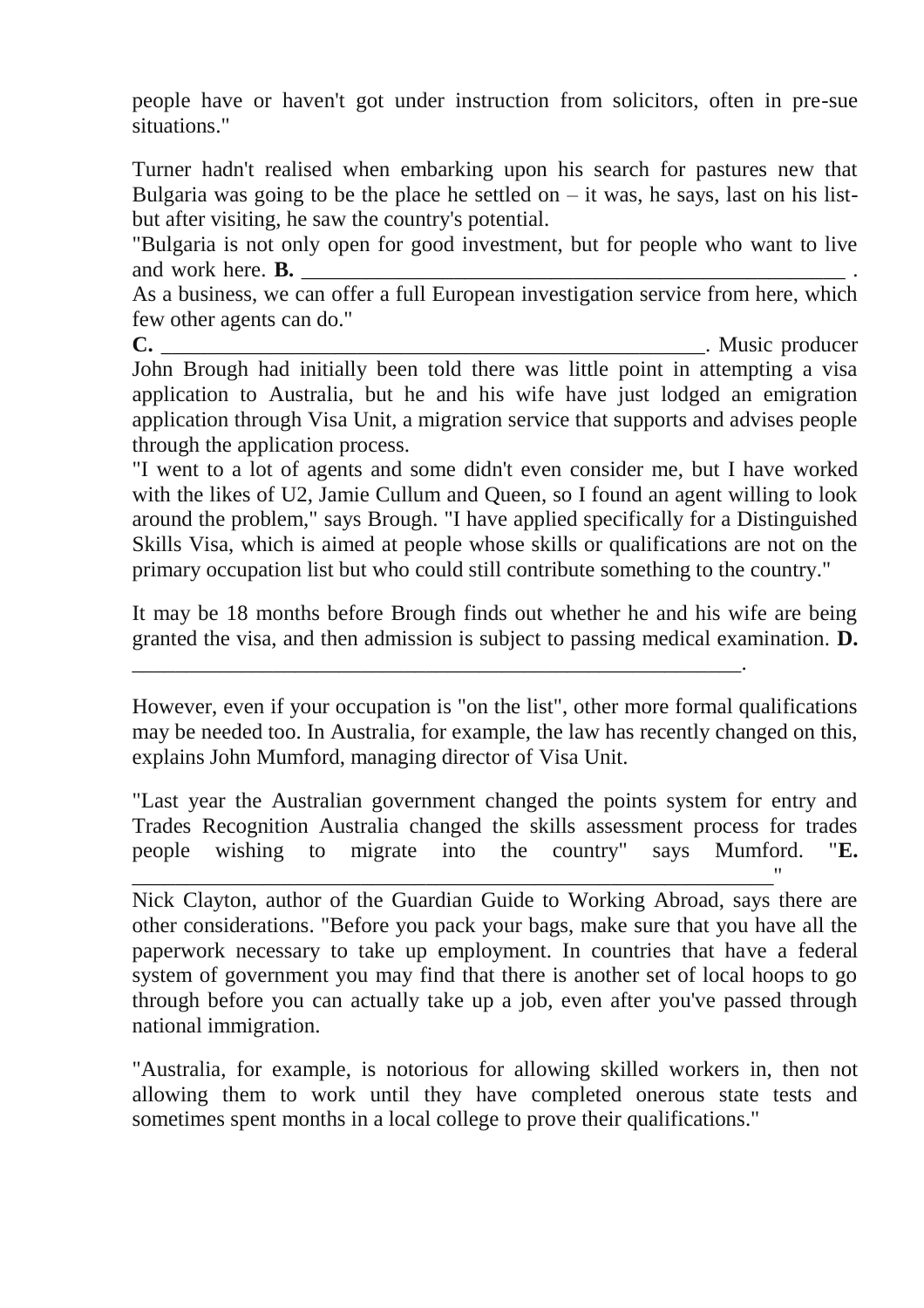**1.** What employers truly need now is a real practical skill and creativity for all the activities they fulfill.

**2.** A new 'trade skills assessment' requires certain trade occupations to have a technical interview and practical assessment.

**3.** The country is one in which we find UK money getting 'lost' by people who say they don't have any.

**4.** Yes, the biochemists, engineers and other more conventional professions you'd expect are there too.

**5.** Indeed, people are looking for being well employed, well payed, apply their skills and find their true purpose throughout the world.

**6.** Even if the fit between your job and your preferred destination is not an easy one, determined people can find a way.

**7.** If all goes well, the visa will be valid for five years at a time.

Task 2. Read the text and decide whether the following statements **(1-5)** agree with the information given in the text. Mark them: **T (True)** if the statement agrees with the text **F (False)** if the statement does not agree with the text

**NG (Not Given)** if there is no information about this in the text

- **1.** The consultants are now realizing the idea for a new GCSE in the natural studies subject. **\_\_\_\_\_**
- **2.** Children's access to nature is limited because of mental and physical diseases, indoors time pass and insecurity. **\_\_\_\_\_**
- **3.** Teaching people to support the wildlife is as important as conserving it.
- **\_\_\_\_\_ 4.** The peculiarities of Charles Darwin's theory of natural selection uncover the secrets of nature conservation. **\_\_\_\_\_**
- **5.** Introducing nature to Exam subjects is the key to cope with sea level rise.

**\_\_\_\_\_**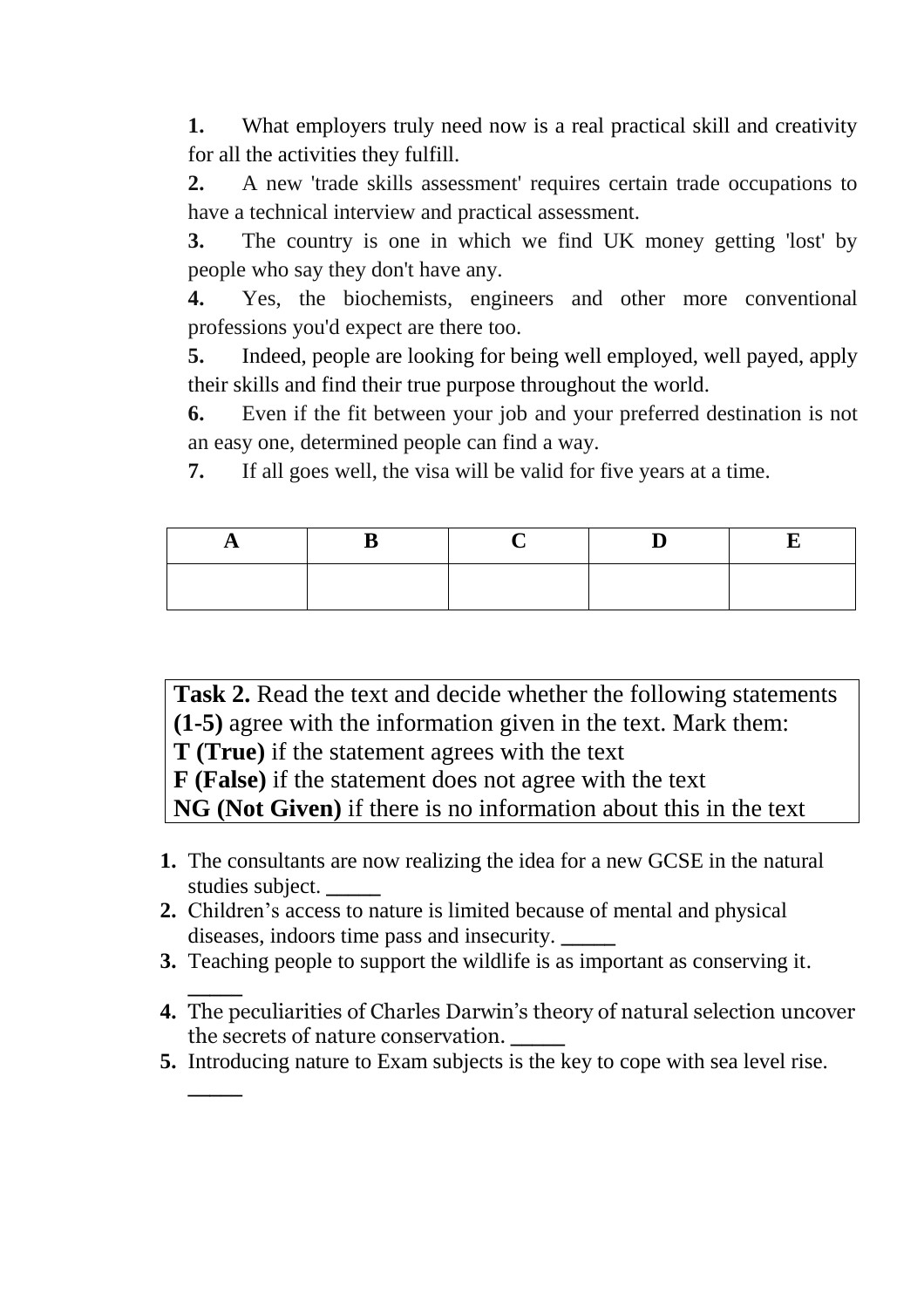#### **THE GUARDIAN VIEW ON NATURAL HISTORY: CHILDREN NEED TO KNOW**

The lockdown edition of the BBC's Springwatch ended on Friday, with a series of clips sent in by viewers to illustrate their wildlife enthusiasms. But the latest stage in a campaign to spread natural history beyond television schedules has only just begun. The idea for a new GCSE in the subject came from the author Mary [Colwell.](https://www.theguardian.com/books/2018/may/03/curlew-moon-by-mary-colwell-review) A public [consultation](https://teach.ocr.org.uk/naturalhistory) on the proposals now being developed by an English exam board runs until July.

Helping [children](https://www.theguardian.com/books/2020/may/20/wild-child-by-patrick-barkham-review-why-children-need-nature) to connect with nature is prominent among the campaign's aims. In recent years, a number of concerns have been connected to the view that young people do not spend enough time outdoors. Health is one source of anxiety, particularly the rise in obesity and mental distress. Increased reliance on technology for entertainment is another. Evidence shows that the danger from road traffic, and fear of crime, have contributed to reducing children's freedom, particularly the [opportunity](https://www.ltl.org.uk/wp-content/uploads/2019/02/children-in-the-outdoors.pdf) to play [outside](https://www.ltl.org.uk/wp-content/uploads/2019/02/children-in-the-outdoors.pdf) or travel to school without parents.

Hand in hand with these worries about children is another set about wildlife. Insects, flowers, mammals such as hedgehogs: a large number of species are known to be in sharp decline. One of the joys of Springwatch is the attention it pays to conservation successes, such as the first white [storks](https://www.theguardian.com/environment/2020/may/16/wild-white-storks-hatch-for-first-time-in-hundreds-of-years) to breed in the UK for hundreds of years. But there is no question that our wildlife, along with the rest of the world's, is seriously under threat. Justifying nature education is the idea that if the destruction is to be stopped, human beings must learn to care about it.

It is more than 40 years since David Attenborough brought the story of evolution to television in Life on Earth. This week he is [back,](https://www.bbc.co.uk/newsround/53048939) delivering geography lessons as part of the BBC's Bitesize lockdown schooling programme. The towering achievements of British natural history, above all Charles Darwin's theory of natural selection, are rightly celebrated. But with increased [destruction](https://www.theguardian.com/environment/2020/jun/13/climate-worst-case-scenarios-clouds-scientists-global-heating) of the Earth's climate systems on its [way,](https://www.theguardian.com/environment/2020/jun/13/climate-worst-case-scenarios-clouds-scientists-global-heating) even if the worst effects of global heating are avoided, there is a need to strengthen public understanding of the forces of nature, including human civilization, that are now at work. Just this month, scientists warned that the sixth mass [extinction](https://www.theguardian.com/environment/2020/jun/01/sixth-mass-extinction-of-wildlife-accelerating-scientists-warn) is [accelerating,](https://www.theguardian.com/environment/2020/jun/01/sixth-mass-extinction-of-wildlife-accelerating-scientists-warn) with 500 species of land animals under threat.

In recent weeks, moves to change the [curriculum,](https://www.theguardian.com/us-news/2020/jun/11/only-fifth-of-uk-universities-have-said-they-will-decolonise-curriculum) making it more thoughtful of students' diverse experiences and taking more account of past and present injustices, have been high on the agenda. The predicted impacts of the climate crisis make such efforts even more important. If we hope to avert disaster in some of the world's poorest countries, among them former British colonies including [low-lying](https://www.theguardian.com/news/2020/feb/05/weatherwatch-bangladesh-among-most-risk-rising-sea-levels) [Bangladesh,](https://www.theguardian.com/news/2020/feb/05/weatherwatch-bangladesh-among-most-risk-rising-sea-levels) as well as avoid all manner of climate harms in the UK, we need education that faces forwards and outwards, as well as backwards. Teaching children to understand tree and bird species might feel a long way far from geopolitical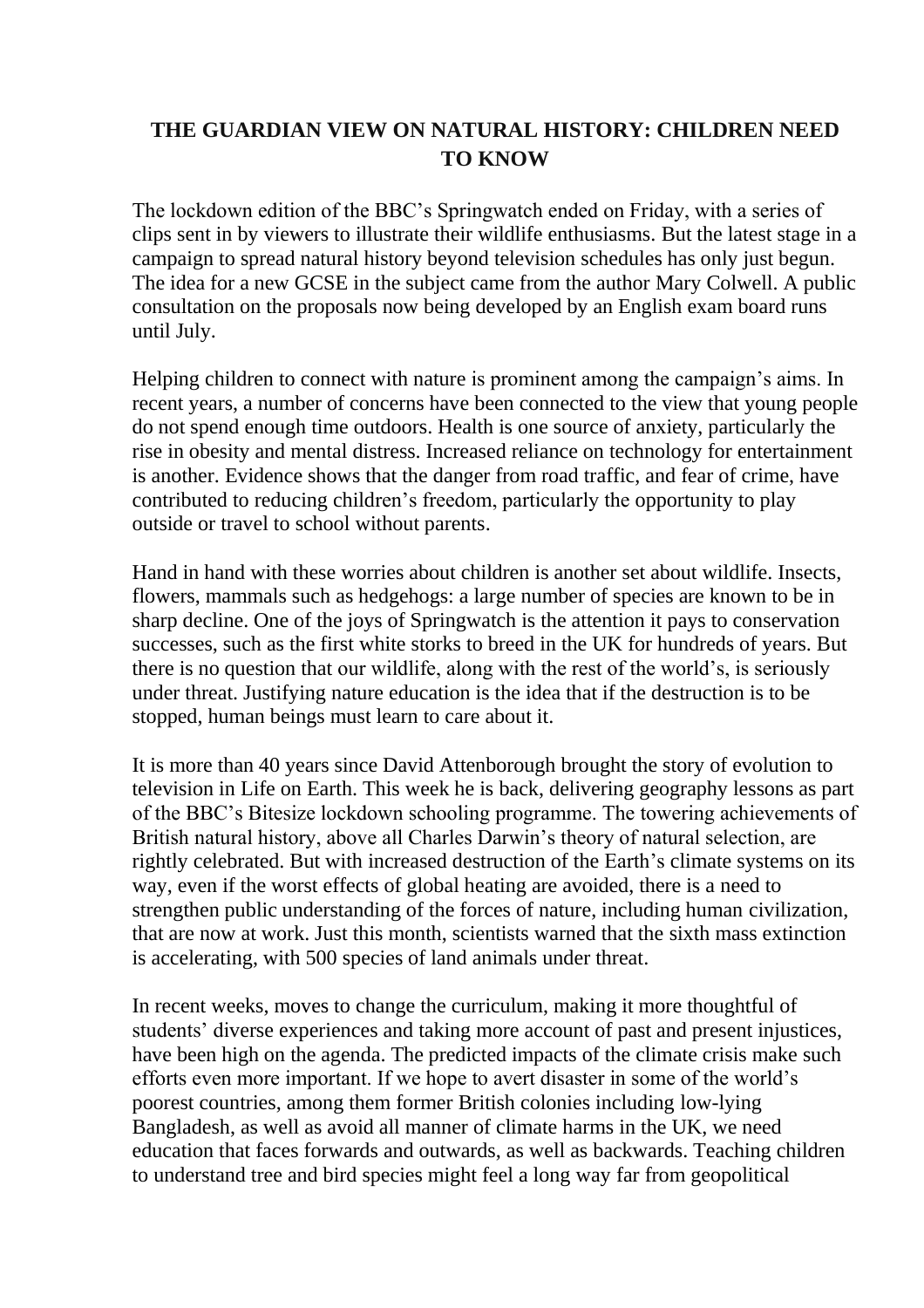priorities such as sea level rises. But with or without its own GCSE, the long view of life on Earth that is supplied by the study of natural history is desperately needed.

### **Part 2. GRAMMAR AND VOCABULARY**

**Task 3.** Read the text below and decide which answer **A, B, C,** or **D** best fits each gap. Choose the correct answer from the options provided.

### **LIVING MACHINES**

We are so obsessed sometimes with virtual reality and our future human vs machine war that nobody sees any other development of the affairs rather than the enslavement of a human being. Meanwhile, the first steps towards this future are so far away and hard that in reality the whole process is much clumsier than creative authors have predicted, though promising.

Scientists in America have created the first living machines by **1.** cells from African clawed frogs into mini robots that move around on their own.

Their extraordinary abilities mean that future versions of the robots might be used to **2. \_\_\_\_\_\_\_\_\_\_** up pollution in the oceans, identify and digest toxic materials, deliver cure in the body or remove blocks from artery walls, the scientists say.

"It's impossible to know what the usage will be for any new technology, so we can really only **3. \_\_\_\_\_\_\_\_\_\_**," said Joshua Bongard, a senior researcher on the team at the University of Vermont.

The robots, which are less than 1mm long, are designed by an "evolutionary algorithm" that runs on a supercomputer. The program starts by 4. random 3D configurations of 500 to 1,000 skin and heart cells. Each design is then **5.** \_\_\_\_\_\_\_\_\_\_\_\_ in a virtual **6.** \_\_\_\_\_\_\_\_\_\_\_, to see, for example, how far it moves when the heart cells are set **7.** \_\_\_\_\_\_\_\_\_. The best performers are used to bring about more designs, which themselves are then put through their paces.

Because heart cells unexpectedly **8. \_\_\_\_\_\_\_\_\_\_** and relax, they behave like little engines that drive the robots along until their energy reserves **9. \_\_\_\_\_\_\_\_\_\_**. The cells have enough fuel inside them for the robots to survive for a week to 10 days before keeling over.

The scientists waited for the computer to produce 100 generations before **10. \_\_\_\_\_\_\_\_\_\_** a handful of designs to build in the lab. They used special tools to cut early-stage skin and heart cells scraped from the embryos of African clawed frogs,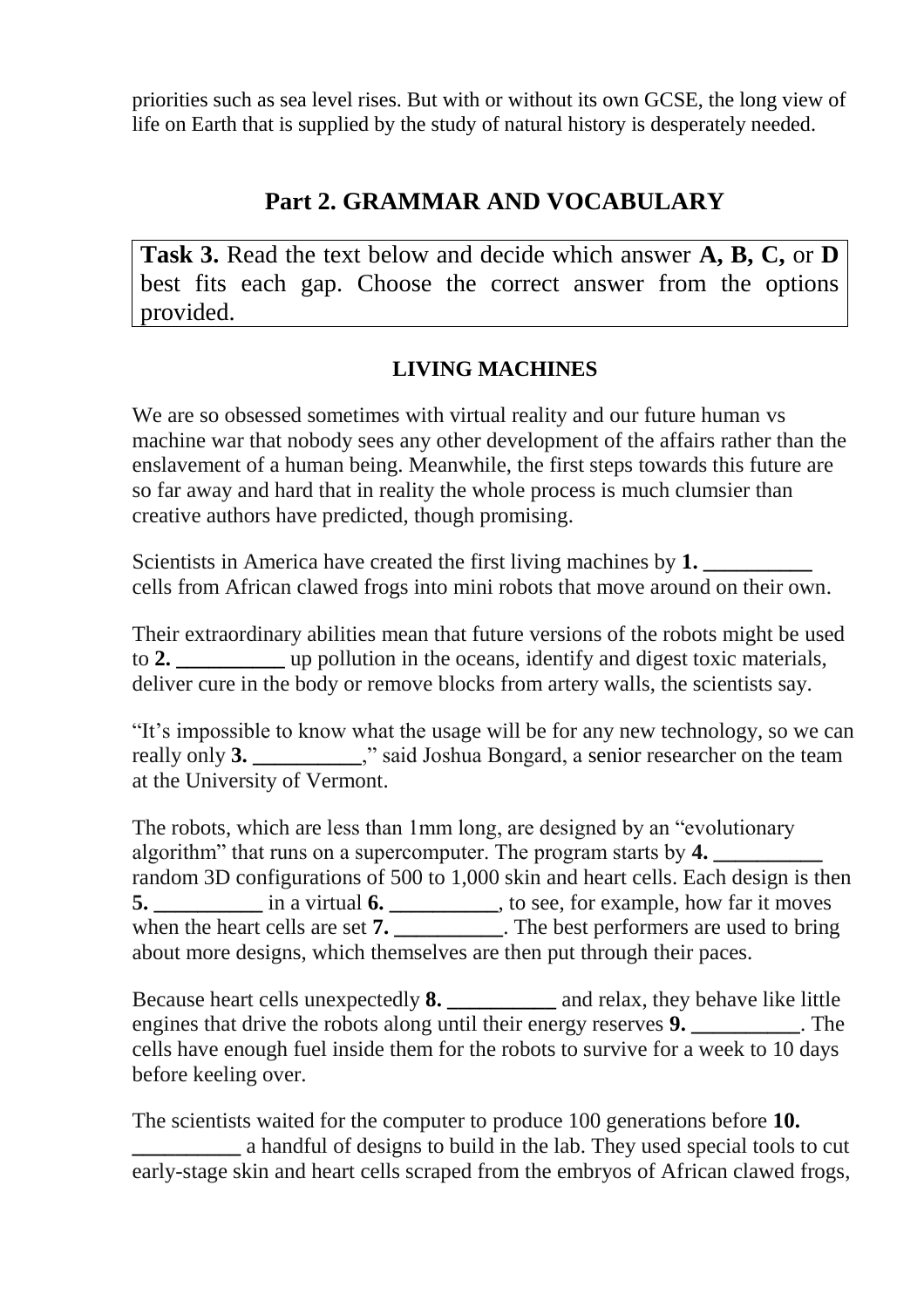*Xenopus laevis*. The source of the cells led the scientists to call their creations "xenobots".

| 1.  | A. cutting     | <b>B.</b> creating  | C. assembling   | <b>D.</b> manufacturing |
|-----|----------------|---------------------|-----------------|-------------------------|
| 2.  | A. set         | <b>B.</b> clean     | C. rise         | $\mathbf{D}$ . put      |
| 3.  | A. guess       | <b>B.</b> remind    | C. offer        | D. wonder               |
| 4.  | A. activating  | <b>B.</b> including | C. developing   | <b>D.</b> generating    |
| 5.  | A. selected    | <b>B.</b> tested    | C. demonstrated | D. included             |
| 6.  | A. environment | <b>B.</b> world     | C. atmosphere   | $D. film$               |
| 7.  | A. hitting     | <b>B.</b> running   | C. moving       | <b>D.</b> beating       |
| 8.  | A. shorten     | <b>B.</b> contract  | C. merge        | D. decrease             |
| 9.  | A. fall out    | <b>B.</b> get out   | C. run out      | D. come out             |
| 10. | A. filtering   | <b>B.</b> excluding | C. extracting   | D. picking              |

| Question       | Your answer | Your answer | Your answer | Your answer |
|----------------|-------------|-------------|-------------|-------------|
|                |             |             |             |             |
|                |             | B           | $\mathbf C$ |             |
|                |             |             |             |             |
| $\overline{2}$ |             |             |             |             |
| 3              |             |             |             |             |
| $\overline{4}$ |             |             |             |             |
| 5              |             |             |             |             |
| 6              |             |             |             |             |
| 7              |             |             |             |             |
| 8              |             |             |             |             |
| 9              |             |             |             |             |
| 10             |             |             |             |             |

**Task 4.** Read the text below. For questions **1-10**, use the word given in capitals in brackets to form a word that fits in the gap and fill in these gaps.

#### **BEING A CELEBRITY ADMIRER**

All over the world in all times famous people have been of the most concern among common people, especially teenagers. Some people say important people are still similar to us and the obsession with them is odd and risky. Others claim this concern is **1. \_\_\_\_\_\_\_\_\_\_\_\_\_\_\_\_ (HARM)** entertainment for us as well as for celebrities.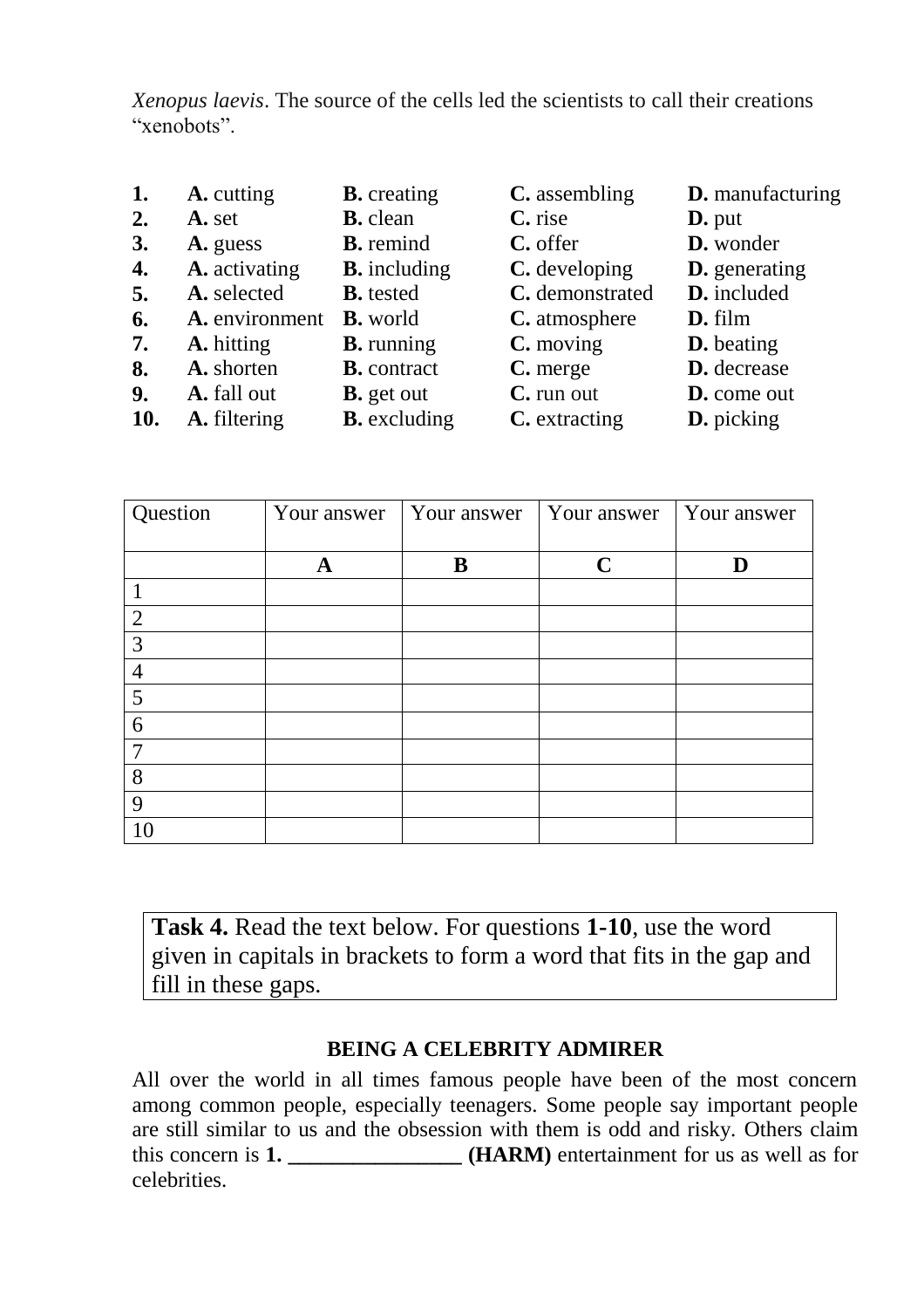Studies show that the vast **2. \_\_\_\_\_\_\_\_\_\_\_\_\_\_\_\_ (MAJOR)** of young people do not really like celebrities. Researchers have found three kinds of fans. About 15% of young people have an 'fun-social' interest. They love chatting about their **3. EXTERMOR)** celebrities with friends and this does not appear to make any troubles.

Another 5% feel that they have a 'more personal' 4.

**(RELATION)** with a celebrity. Sometimes they see them as their close friends and these people are more at risk from mental illnesses and **5. \_\_\_\_\_\_\_\_\_\_\_\_\_\_\_\_ (ANXIOUS)**.

That leaves 2% of young people who might say, for example, they would do something **6.** *LEGAL* if the celebrity asked them to. These people are in most danger of being seriously disturbed.

What about the celebrities themselves? A study in the USA tried to measure extreme showing off. Researchers looked at 200 celebrities, 200 young adults with Masters in Business Administration (a group known for being self-centered) and a group of regular people using the same **7. \_\_\_\_\_\_\_\_\_\_\_\_\_\_\_\_ (QUESTION)**. As was expected, the celebrities were **8. \_\_\_\_\_\_\_\_\_\_\_\_\_\_\_\_ (SIGNIFY)** more selfish than the MBAs and both groups were a lot more narcissistic than the general population.

So, what can we learn from this? People who are very **9. \_\_\_\_\_\_\_\_\_\_\_\_\_\_\_\_**

**(SUCCESS)** or famous tend to be narcissists and can be **10. \_\_\_\_\_\_\_\_\_\_\_\_\_\_\_\_**

**(PITY)**. As we can see from celebrity magazines, they are also often desperate and lonely. They make terrible role models.

**Task 5.** For questions **1-10,** complete the second sentence so it has a similar meaning to the first sentence, using the word given. **Do not change the word given.** You must use between **two** and **five** words, including the word given.

**1.** We were afraid that somebody would see us together.

### **BEING**

We were afraid \_\_\_\_\_\_\_\_\_\_\_\_\_\_\_\_\_\_\_\_\_\_\_\_\_\_\_ together.

**2.** We lived in a big house near Denver in my childhood, that was a nice time then.

### **USED**

When I was a kid \_\_\_\_\_\_\_\_\_\_\_\_\_\_\_\_\_\_\_\_\_\_\_\_\_\_\_ a big house near Denver.

**3.** Both of them forgot to take the rubbish out.

#### **NEITHER**

She didn't remember to take \_\_\_\_\_\_\_\_\_\_\_\_\_\_\_\_\_\_\_\_\_\_\_\_\_\_\_ did he.

**4.** If we take good care of our pottery, it will last for generations. **TREATED**

\_\_\_\_\_\_\_\_\_\_\_\_\_\_\_\_\_\_\_\_\_\_\_\_\_\_\_, our pottery will last for generations. **5.** The weather is the only thing I do not like at this place.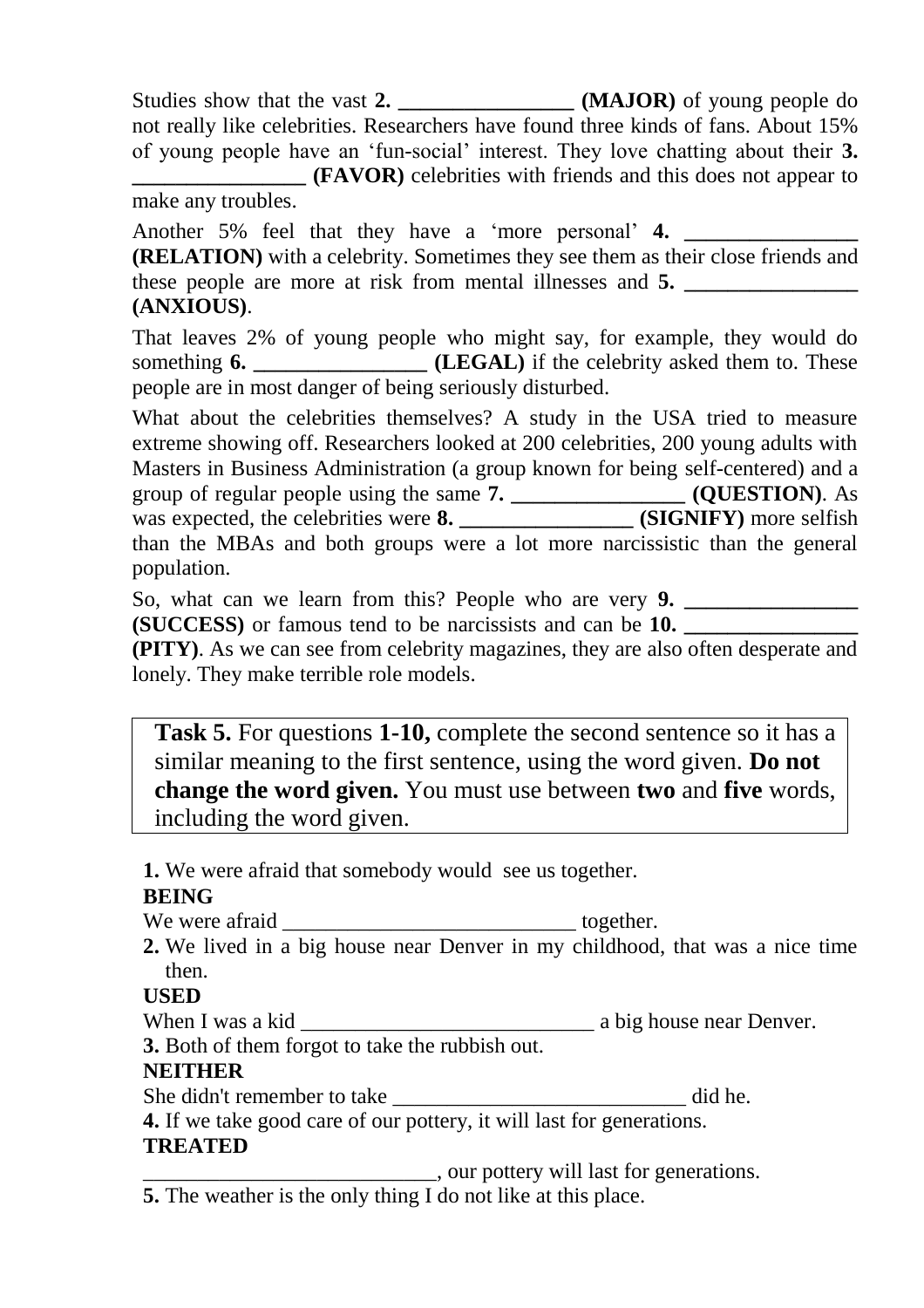#### **WHAT**

\_\_\_\_\_\_\_\_\_\_\_\_\_\_\_\_\_\_\_\_\_\_\_\_\_\_\_ about this place is the weather. **6.** You cannot leave your room until you tidy it up. ARE<br>You  $\frac{1}{2}$  room until you tidy it up. **7.** The light in Scott's room is on, so I am sure he is playing computer games. **BE** The light in Scott's room is on, so \_\_\_\_\_\_\_\_\_\_\_\_\_\_\_\_\_\_\_\_\_\_\_\_\_\_\_ computer games. **8.** I'm going to say only a few words not to delay you. **AS**  I'm going to say only a few words \_\_\_\_\_\_\_\_\_\_\_\_\_\_\_\_\_\_\_\_\_\_\_\_\_\_\_ much of your time. **9.** An hour has passed since I ordered my pizza. **IT** \_\_\_\_\_\_\_\_\_\_\_\_\_\_\_\_\_\_\_\_\_\_\_\_\_\_\_ since I ordered my pizza. **10.** 'I must leave early today.' – he said. **TO** He said that \_\_\_\_\_\_\_\_\_\_\_\_\_\_\_\_\_\_\_\_\_\_\_\_\_\_\_ early that day.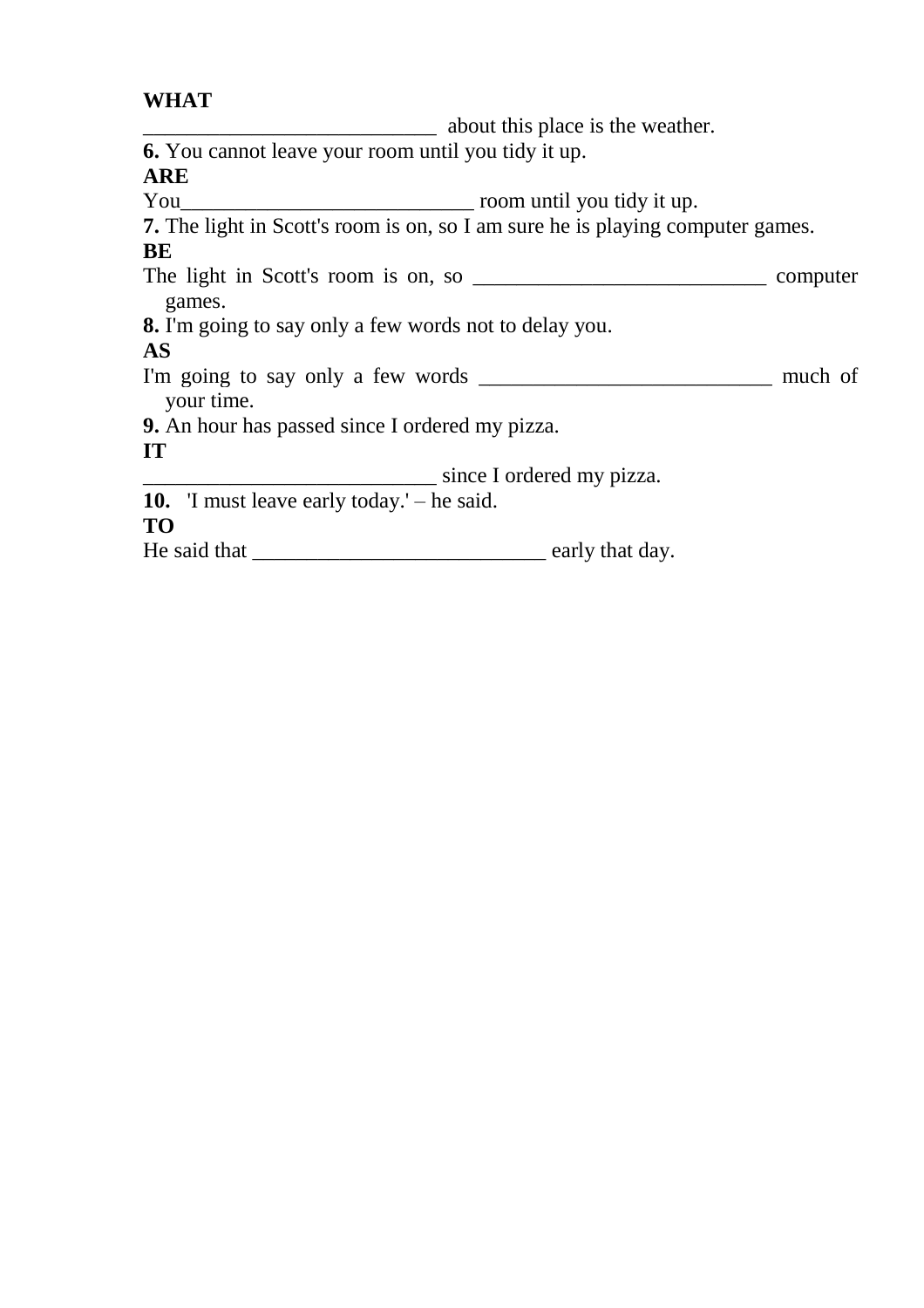# **ANSWER KEY**

# **TASK 1** *(15 points )*

**TASK 2** *(15 points )*

- **1.** F
- **2.** T
- **3.** T
- **4.** N G
- **5.** F

## **TASK 3** *(20 points )*

- **1.** C (assembling )
- **2.** B (clean )
- **3.** A (senior )
- **4.** D (generating )
- **5.** B (tested )
- **6.** A (environment )
- **7.** D (beating )
- **8.** B (contract )
- **9.** C (run out )
- **10.** D (picking )

### **TASK 4** *(20 points)*

- **1.** harmless
- **2.** majority
- **3.** favourite/favorite
- **4.** relationship
- **5.** anxiety/anxiousness
- **6.** illegal
- **7.** questionnaire
- **8.** significantly
- **9.** successful
- **10.** pitiless